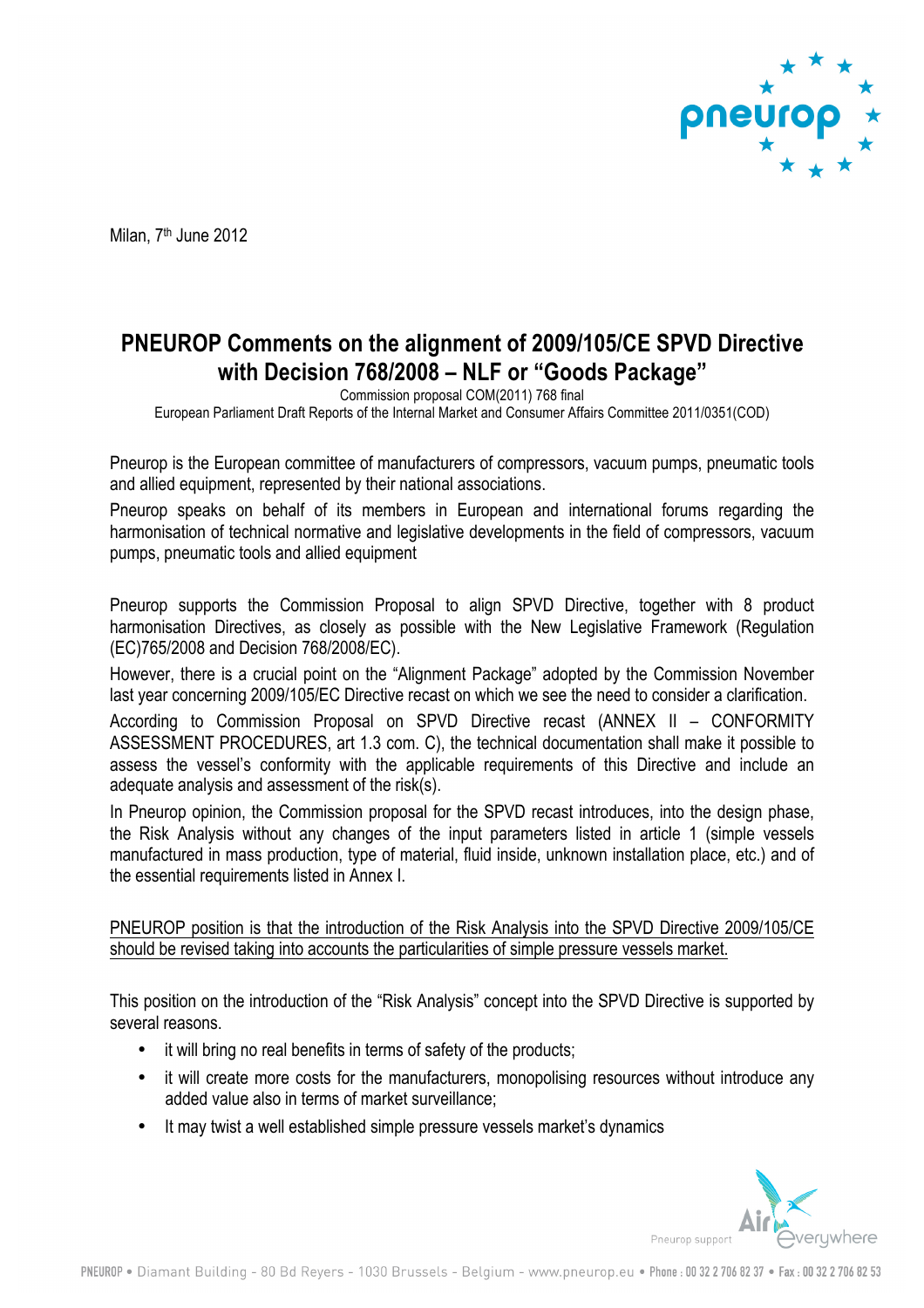

## *PROPOSAL FOR AMENDMENTS*

The Risk Analysis approach can be applied when are reasonably foreseeable the "limits" of the simple vessel, in terms of intended use (and possible misuse) and in terms of intended working environment of the products.

Both these conditions are difficult to deal with in case of vessels manufactured with series production; consequently we propose to add the following whereas on the Commission proposal for the SPVD recast:

## **WHEREAS**

*Taking into consideration the peculiarities of simple vessels falling into the scope of the Directive, Risk Analysis approach can be fully applied when are reasonably foreseeable the final intended use and the working environment of the vessels family. In case of specific and stricter operating conditions, Risk Analysis should be based on the enduser specification* 

## *GENERAL COMMENTS AND EXPLANATIONS*

More than twenty year experience of application of the "old approach" SPVD Directive shows clearly that not relevant problems occurred in term of safety of these products.

Since the enter in force of the Directive 87/404/EEC SPVD, simple pressure vessels are produced and put on the market in compliance with the provisions of the European legislation. Particularly, the requirements that shall be fulfilled and satisfied by the manufacturer are defined by Annex I of the SPVD (today, Directive 2009/105/EC)

SPVD Directive is focused on the products falling into its scope, taking into consideration specifically vessels manufactured in series. According to article 1, SPVD Directive applies only to simple vessels respecting the following characteristics:

- "Simple" product (just one shell and two heads);
- Vessels manufactured with series production;
- Vessels made in carbon steel or aluminium;
- used only for air or nitrogen;
- with maximum pressure of 30 bar;
- with maximum temperature of 300 °C for steel and 100 °C for aluminium;
- value of the product of pressure to volume not more than 10000 bar\*l

Due to all above requirements and considering that the final destination of the vessels is usually unknown by the manufacturer, the design criteria defined by the current text of SPVD Directive 2009/105/CE Annex I (Material, chemical composition, maximum tensile strength, temperature,

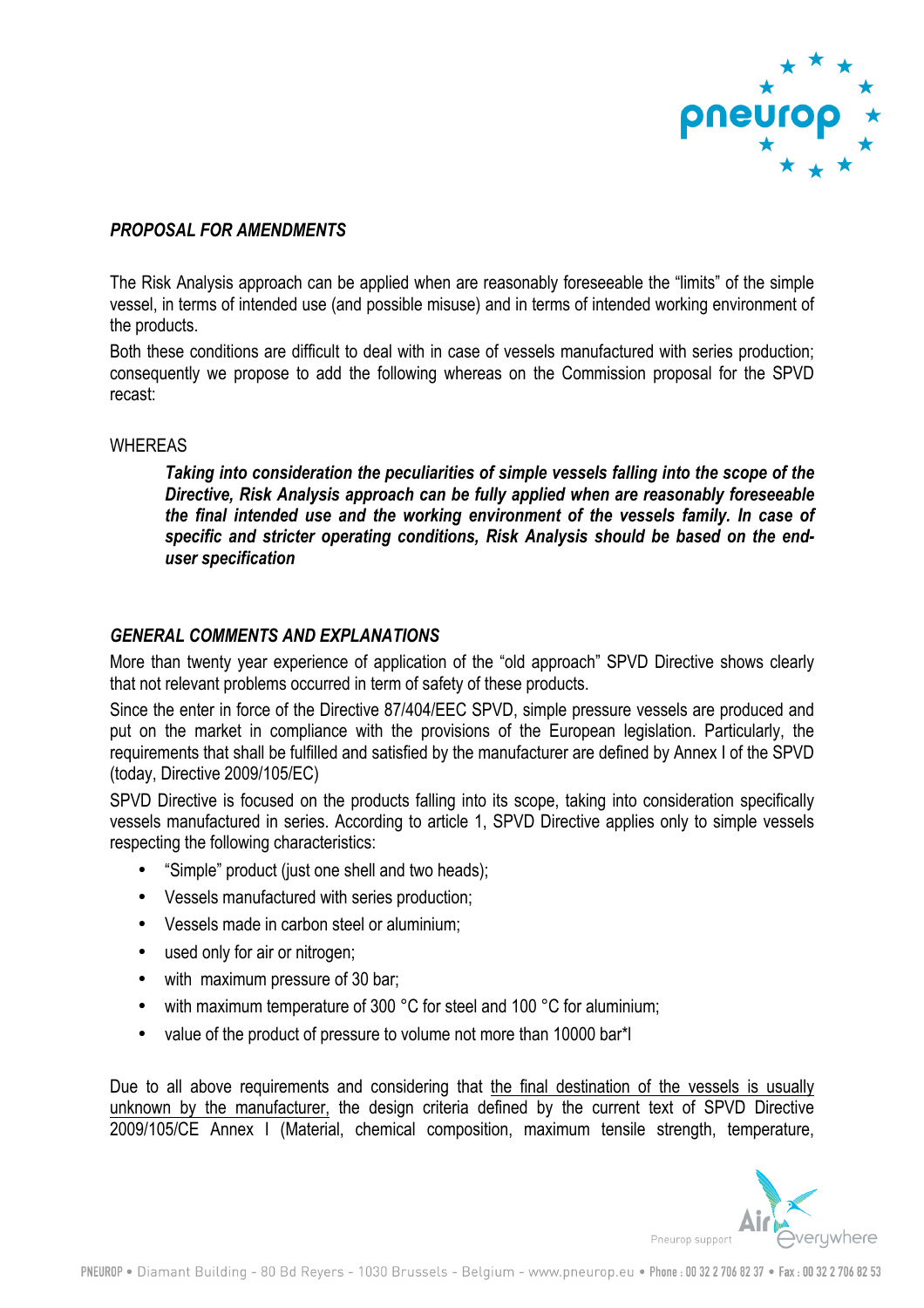

minimum wall thickness, design method and manufacturing process) are absolutely sufficient to put on the market a safe and reliable product (considering also that corrosion is the only critical factor that is possible to take in consideration for this types of vessels).

As shown in figure 1, a simple vessel put on the market accordingly to the SPVD requirements is CE marked and accompanied by the EC Declaration of Conformity and Instructions for use (which are the focal point for the safety in use of the vessels designed according to Directive annex I, providing all the instructions on specific risks associated with the use of the tank).

Figure 2 describes the consequences of the formal introduction of the "Risk Analysis" in the design phase of the vessels, as tabled into the Commission proposal for the SPVD recast.

The opinion of Pneurop is that such modification does not introduce any safety added value. Moreover, final users will continue to find a CE marked vessel accompanied by a CE Declaration of Conformity and provided with instructions for users completely identical at the instructions used in the past.

As a final consideration, the major consequence of the Risk Analysis introduction into SPVD without knowing the final destination of the simple pressure vessel could be the practical limitation of the free circulation of these products which use will be precautionary limited by manufacturers, who will be forced to apply a conservative approach.

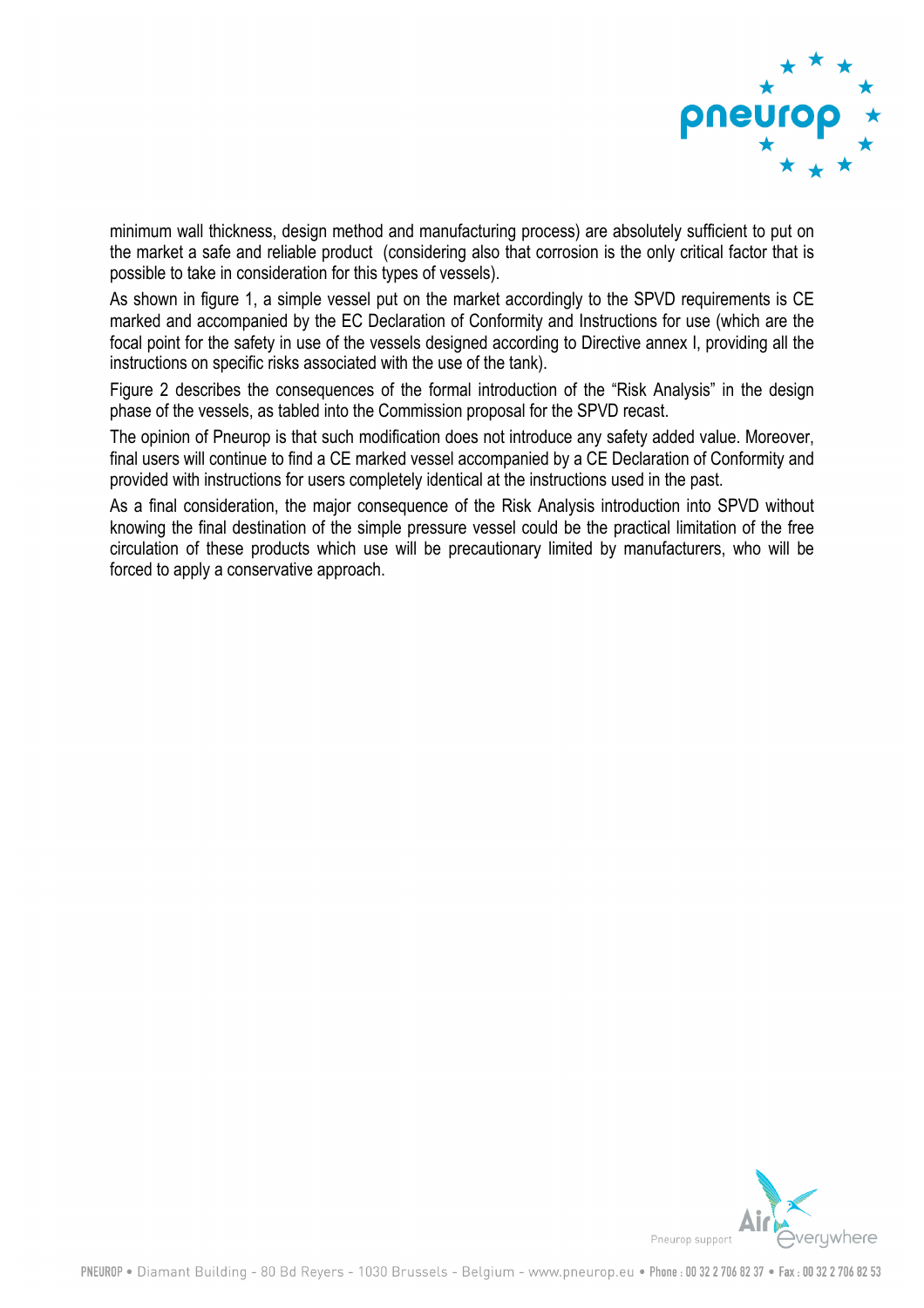

Fig. 1